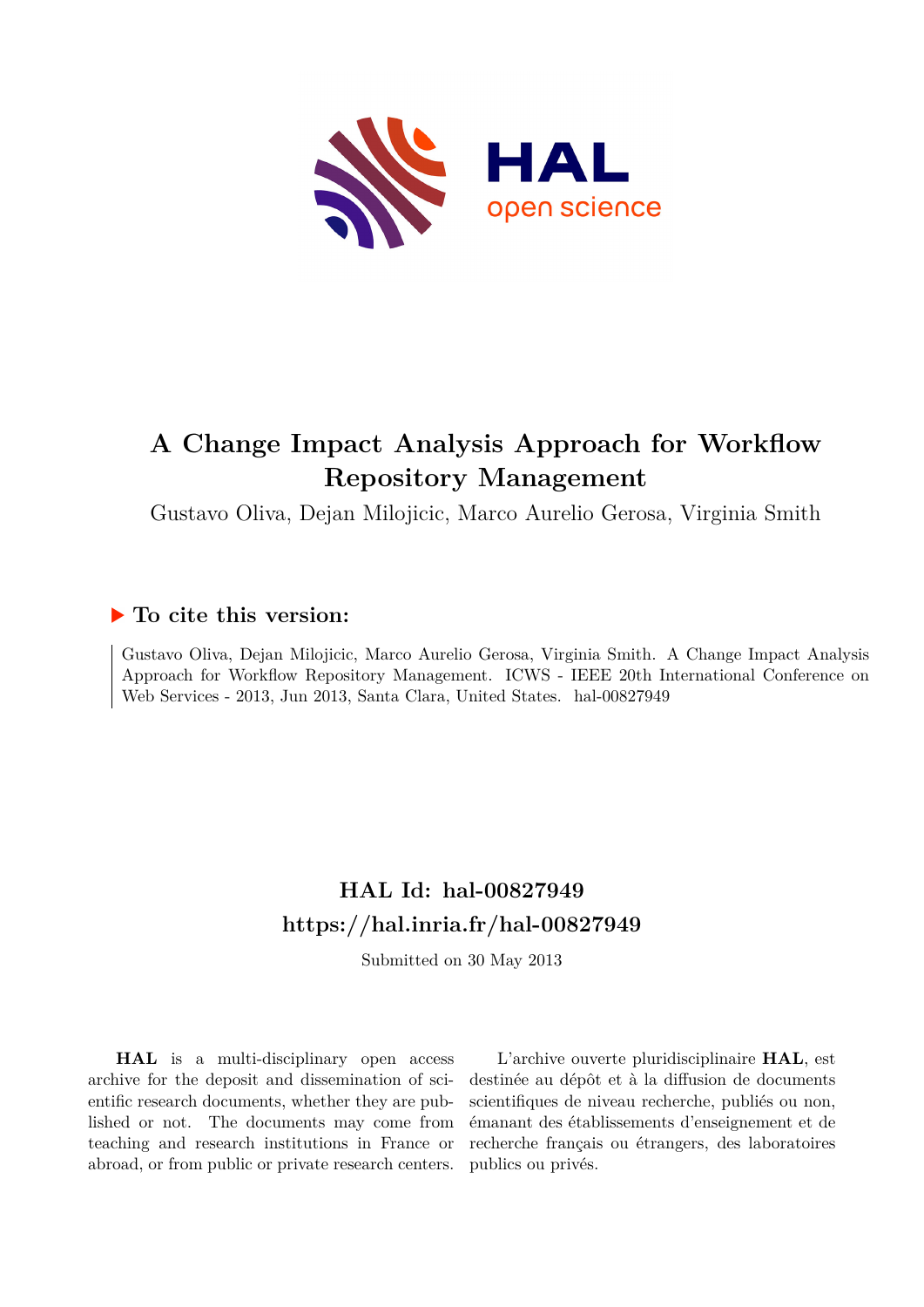# A Change Impact Analysis Approach for Workflow Repository Management

Gustavo A. Oliva\* , Marco A. Gerosa Depart. Of Computer Science University of São Paulo (USP) São Paulo, Brazil {goliva, gerosa}@ime.usp.br

Dejan Milojicic HP Labs Hewlett-Packard Palo Alto, USA dejan.milojicic@hp.com

Virginia Smith HP Software Hewlett-Packard Roseville, USA virginia.smith@hp.com

*Abstract***— Large and complex workflow repositories include a series of interdependent workflows. In this scenario, it becomes hard to estimate the effort required to accomplish changes to workflows. Furthermore, ad-hoc changes may induce side and ripple effects, which ultimately hamper the reliability of the repository. In this paper, we introduce a static dependency-centric change impact analysis approach for workflow repository management. The approach relies on metrics and visualizations that makes it easy and quick to estimate change impact. We implemented the approach, incorporated it into HP Operations Orchestration (HP OO), and conducted an exploratory study in which we thoroughly analyzed the workflow repository of 8 HP OO customers. Besides being able to characterize and compare the repositories against each other, we found that while the out-of-the-box repository provided by HP OO has 10 flows with high change impact, 5 customer repositories had higher values that ranged from 11 (+10%) to 35 (+250%).**

#### *Keywords—change impact analysis; dependency management; workflow management; workflow evolution*

#### I. INTRODUCTION

Large-scale workflow repositories are intrinsically complex. Firstly, workflows frequently link to other workflows to avoid redundancy. Secondly, workflows often include elements that are reused by other workflows in the repository. Thirdly, as workflows evolve, their number of elements and associated interconnections tend to increase. Finally, repositories may include updatable out-of-the-box workflows that are provided by the workflow management system provider.

Given this context, evolving and maintaining workflows requires additional caution, since inappropriate changes may induce side and/or ripple effects [1]. A side effect is an *error or other undesirable behavior that occurs as a result of a modification* [2]. In turn, a ripple effect is the *effect caused by making a small change to a system which affects many other parts of a system* [3]. Ultimately, this can hamper the reliability of the complete workflow repository. In fact, previous research already showed that making software changes without visibility into their effects can lead to poor effort estimates, delays in release schedules, degraded software design, unreliable software products, and premature retirement of software systems [4–6].

Software change impact analysis (a.k.a. impact analysis) concerns *identifying the potential consequences of a change, or estimating what needs to be modified to accomplish a change* [1]. Most part of change impact analysis concerns making the existing relationships among artifacts more explicit to humans, so that they can maintain and evolve software systems more easily. Change impact analysis information can then be used for planning changes, deciding changes, accommodating certain types of changes, and tracing through the effects of changes [1]. Naturally, preventing side effects and estimating ripple effects have been two commons usages of change impact analysis [7].

Despite its benefit, change impact analysis has long been one of the most tedious and difficult parts of the software change process. According to Arnold [1], tools frequently either provide limited analysis scopes or are too complex so that only specialists are able to deal with it. Moreover, manually inspecting artifacts to determine change impact is often labor intensive, ad hoc, and definitely does not scale for large systems. Hence, we propose a static dependency-centric change impact analysis approach to support the management of complex workflow repositories. It is *static* because the analyses are meant to be used during design time (offline) and rely on workflow schemas. It is *dependencycentric* because we determine change impact by detecting and analyzing the interdependencies among all the workflows in a certain repository. In particular, dependencies are uncovered by detecting call relationships among workflows. The approach also relies on two metrics (*scattering* and *impact*) and two visualizations (*call-graphs* and *treemaps*) that enable both lowlevel and high-level analyses that make the relationships among workflows explicit and easily understandable by humans. The primary goals of the approach are to (i) identify which workflows are possibly impacted when a certain workflow is changed, (ii) determine the likelihood of impact for each of these flows, and (iii) offer mechanisms to enable the analysis of the change impact levels of the repository as a whole.

We implemented our approach as a Java library and incorporated it into the HP Operations Orchestration (HP OO) product. Afterwards, we applied it in an exploratory study in which we thoroughly analyzed eight workflow repositories, each belonging to a different HP OO customer. We had a series of insights, such as (i) repositories substantially vary in size (from 1687 to 3769) and both in the number and percentage of flows with relevant change impact levels (from 34 to 113 and from 2.0%) to 4.8% respectively); (ii) repositories considerably vary in the dispersion of flows with high change impact levels among repository sections (from 61.5% to 100%); (iii) customer C5

<sup>\*</sup> Gustavo was affiliated with HP Labs during the development of this research.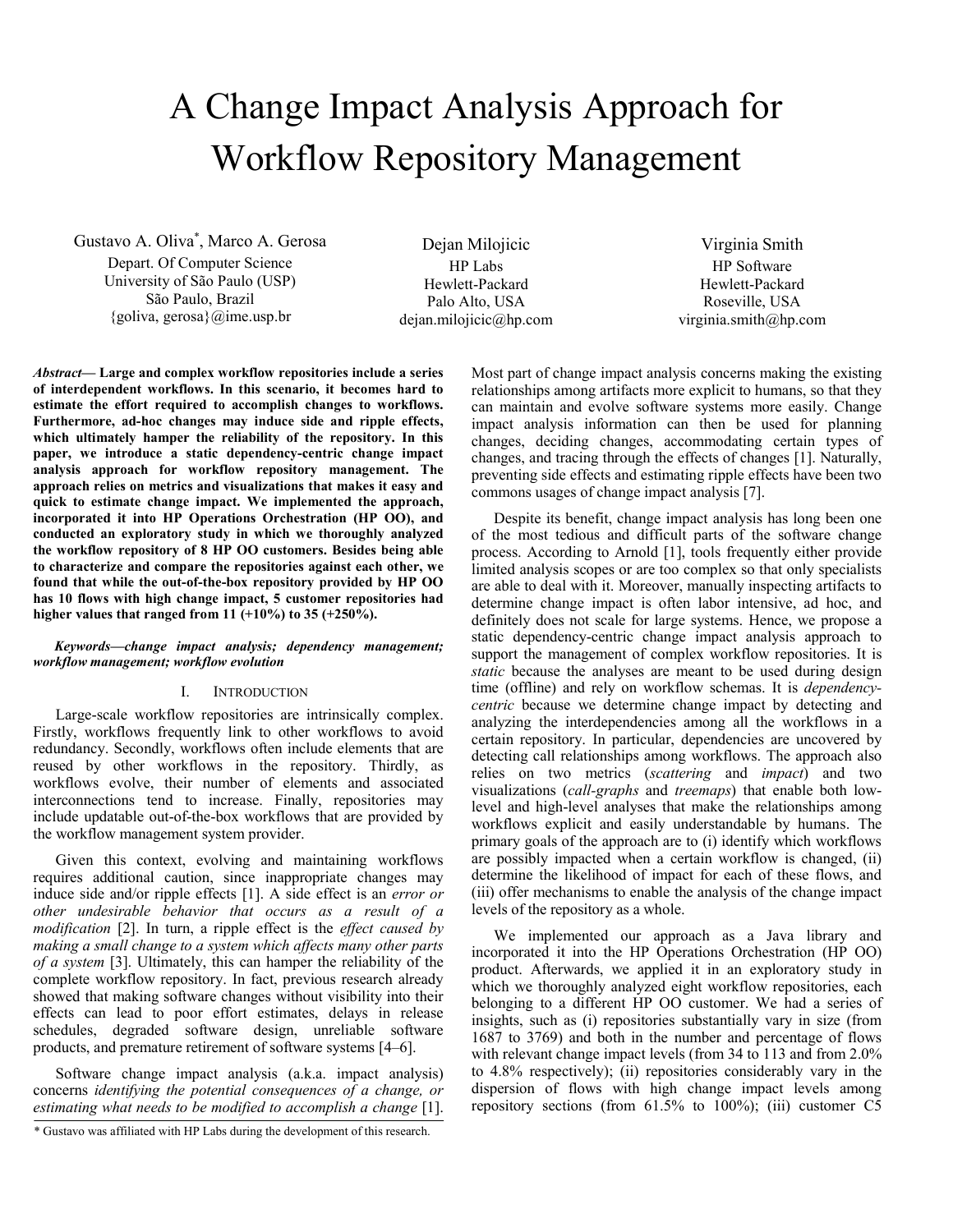developed most part of its possibly problematic flows and its repository had distinguishing high means for the metrics of scattering (7.23) and impact (2.8), showing clear symptoms that change impact is starting to take over.

This paper is structured as follows. In Section II, we discuss related work. In Section III, we present our change impact analysis approach. In Section IV, we present the setup of the exploratory study. In Section V, we show and discuss the results of such study. Finally, in Section VI we state our conclusions and plans for future work.

#### II. RELATED WORK

Casati *et al.* [8] tackle the problem of handling running workflow instances when their respective schema is modified, i.e. changing existing workflows while they are operational. For instance, they introduce formal criteria to determine which running instances can be transparently migrated to the new version. In fact, dealing with running instances when updating workflow schemas is a classic problem of workflow evolution [9]. Our proposed approach has a different focus. Instead of dealing with the runtime effects of changes, we take a step back and offer an approach to support the workflow designer in both planning and evaluating the impact of changes in a static fashion during design time. In a certain sense, we want to increase the awareness of workflow designers on the levels of change impact for the whole repository. Therefore, these approaches can be seen as complimentary, as one supports the other. In fact, the interplay between concurrently applied workflow schema and instance changes is a fruitful research topic [9].

Wang and Capretz [10] developed a change impact analysis model for web services evolution that relies on the extraction and analysis of service dependencies. Since they are dealing with lower level entities (web services), the way they capture dependencies is different. In general terms, the authors link web services according to the dependencies that exist among their respective elements (e.g., the output elements of a web service x are the input elements of a web service y). Furthermore, the authors also capture the existing relations among the inner elements of a web service (intra-dependency). Relying on these two kinds of dependency, the authors provide (i) a metric to identify services that are difficult to modify and (ii) another one to calculate the impact of changing a specific element of a web service. We also highlight the methodology they developed for automating changes to web services. A supporting tool was developed as part of Wang's PhD thesis [11]. In summary, our goals are quite similar to theirs, although we tackle the problem at a higher level. Since our proposed analysis relies only on call relationships among workflows, its implementation is simpler (especially with relation to the extraction of dependencies). While we also provide metrics to calculate change impact, we also offer two visualizations that help workflow designers cope with the complexity of analyzing their whole workflow repositories.

Wang *et al.* provide a comprehensive change impact analysis approach for service-based business process [12]. While we treat the building blocks of workflows as black boxes and do not distinguish between the various kinds of workflow schema changes, their approach focuses on how services changes affect process and how process changes affect services. It is crucial to say that the authors define two layers: the process layer, which

contains the internal processes of an organization, and the service layer, which consists of services that are each an external view of the internal process from the view point of a specific business partner. In other words, they consider a model in which services expose observable behaviors (a.k.a. behavioral interfaces) by comprising a set of operations and invocation relations between these operations. In fact, previous studies have already discussed this modeling perspective [13] and languages for describing it have been conceived (e.g., WSCI - *http://www.w3.org/TR/wsci*). Wang and colleagues also present a taxonomy for service changes and processes changes, as well as a derived set of change impact patterns. They also describe a prototype tool that implements their approach and a running example.

Lins *et al.* [14] analyze workflow provenance (a.k.a. audit trail, lineage, pedigree) in order to extract information about workflow evolution. The authors conducted an initial empirical study and showed, for instance, that analyzing how much time is spent in workflow design can help in the understanding of how users interact with workflow systems. It also helps to discover the amount of effort spent to accomplish tasks, such as creating new workflows or modifying existing ones. This study thus exemplifies the potential of mining workflow evolution history. Other studies discuss the application of workflow evolution to specific areas. For instance, Chinthaka *et al.* [15] state that scientists working on eScience environments frequently use workflows to carry out their experiments. Since workflows evolve as the research itself evolves, the authors analyze workflow evolution to track the evolution of the research. Regarding industry tools, we highlight that no other orchestration products (Microsoft Opalis, BMC Atrium, Cisco Tidal, etc.) provide the level of analysis and visualization offered by our approach.

Finally, other studies discuss change impact analysis in broader terms. Arnold [1] extensively covered the foundations of change impact analysis in his classic book. He presents basic concepts, terminology, difficulties in applying change impact analysis in practice, different natures of change, etc. Lehnert [16] argues that although impact analysis approaches have been developed throughout the years, there is no solid framework for classifying and comparing them. The author thus proposes a taxonomy for classifying change impact analysis approaches, taking into account aspects such as the scope of analysis, the utilized techniques, style of analysis, granularity of target entities, the existence of tool support, supported languages, and asymptotical complexity of both time and space. The same author also produced a technical report with an extensive review of change impact analysis techniques [17].

#### III. THE CHANGE IMPACT ANALYSIS APPROACH

<span id="page-2-0"></span>Building on previous joint-research activities involving HP Labs and the University of São Paulo, we designed and implemented a static dependency-centric change impact analysis approach to support the maintenance and evolution of workflow repositories. With this solution, we aim to answer three main questions that arose from real needs of HP OO customers:

**(RQ1)** *How many and which other workflows are possibly impacted when a certain workflow is changed?* By change to workflows, we mean any kind of change applied to their schema. Therefore, we are tackling the problem at the workflow type level, and not at the instance level [9].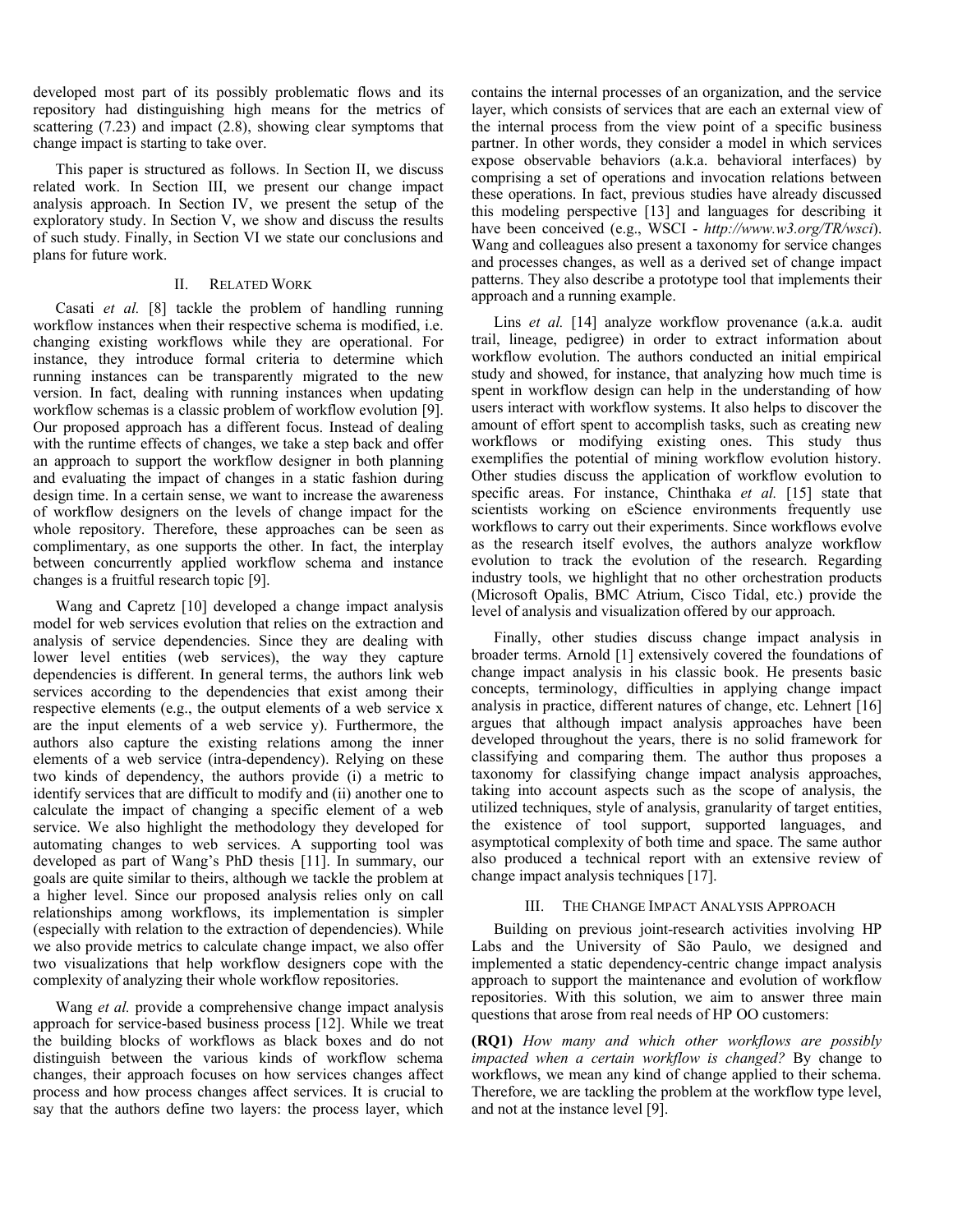**(RQ2)** *Given the list of workflows obtained from RQ1, then how different is the likelihood of impact for each of these workflows?* Retrieving the list of possibly impacted workflows is necessary, but not sufficient. Workflow designers should know where to focus their efforts. Therefore, we also investigate the likelihood of impact for each of the possibly impacted workflows.

**(RQ3)** *How can one easily and quickly evaluate the change impact levels of the repository as a whole?* Since workflow repositories are usually large and complex, inspecting each individual workflow becomes infeasible. Therefore, we also support repository-wide analyses by means of visualization techniques.

By answering those questions, it becomes possible to identify the potential effects of a change and to estimate what needs to be modified to accomplish a change. We focus on *inter-workflow* change impact analysis, since *intra-workflow change impact analysis* is simpler and already covered by a variety of tools. Therefore, typical *use cases* would include using our approach to support workflow schema modification, workflow version upgrades, and the identification of core workflows (i.e., those that potentially affect a large portion of the workflow). As *key benefits*, we highlight that our approach increases the awareness of workflow designers on the levels of change impact of individual workflows and the repository as whole, thus fostering more confident and responsible changes (as opposed to nonguided ad-hoc changes). In the end, this should minimize side and ripple effects of changes. Furthermore, since our approach is capable of quantifying the change impact of workflows, it helps organizations to estimate change effort. As a desirable consequence, it should reduce the occurrence of statements like "it was more complicated than I first thought", which are often heard in software maintenance tasks. Moreover, our approach helps organizations target their testing routines, which should ultimately lead to more reliable and less buggy workflow repositories. Regarding the *audience*, our solutions is meant to be used primarily by workflow designers in their own environment, so that they can analyze and report on their workflow repositories. Finally, it should also help managers quickly track the overall health of repositories in terms of change impact levels and compare repositories against each other.

#### *A. Vocabulary and Assumptions*

We present the vocabulary of our approach in the form of a domain model (a.k.a. conceptual model) [18]. Domain models describe the main entities of a problem domain, as well as how these entities relate to each other. We also employ the domain model in order to establish the assumptions we make regarding the kinds of workflow constructs we support. [Fig. 1](#page-3-0) depicts the domain model we conceived. We assume the existence of a Repository, which contains a series of sections. Sections are pretty much like folders and they are responsible for organizing workflows and operations according to pre-established criteria. Workflows contain interconnected steps, with each representing a certain activity. Subflow steps are those that invoke another workflow. Operation steps are those that invoke a standalone operation (e.g., function, script, or even a packaged application). Fork steps are those that split into two or more Lanes, which are executed in parallel. The Join step merges all lanes upon their ending. Elementary steps include the start step and the final steps.

In particular, we assume that workflows have a single start and one or more final steps (just like State Machines [18]).

The set of concepts in our domain model covers all workflow modeling constructs available in the HP OO product. In particular, HP OO employs a proprietary process modeling language inspired in BPMN 2 (www.omg.org/spec/BPMN/2.0). Although we believe our model should be complete enough to represent and calculate change impact for most workflows, we acknowledge the missing support for constructs such as BPMN 2 Inclusive Gateways, Complex Gateways, and Events. We highlight however that our approach does not depend on how workflows activities are implemented (e.g. Web Services, Java standalone applications, etc.), since it relies exclusively on the concepts depicted in the domain model we conceived.



Fig. 1. The domain model (represented as a UML class diagram)

#### <span id="page-3-0"></span>*B. Internal Analytical Model*

In our solution heavily relies on static call-graphs. A static call-graph is a directed graph that represents calling relationships between subroutines in a computer program. In our context, we build flow static call-graphs to support change impact analysis. In our flow call-graph, each node represents a flow, and each directed edge  $(F_i, F_j)$  indicates that the flow  $F_i$  calls flow  $F_i$  (i.e.,  $F_i$ has a subflow step that invokes  $F_i$ ). We also say that  $F_i$  is a client of  $F_i$ , and that  $F_i$  is a subflow of  $F_i$ .

Since calculating a single call-graph for the whole workflow repository would likely result in a large and complicated structure, we calculate one call-graph per flow. This results in a much simpler and smaller structure to analyze. We do this by starting with the chosen flow and then



Fig. 2. Call-graph of a hypothetical flow  $F_{12}$ 

discovering its clients (i.e., all the other flows that call the chosen flow). We do this recursively until no more client flows are found. An example is shown in [Fig. 2,](#page-5-0) which depicts the call-graph of a hypothetical flow F<sub>12</sub>. In our implementation, we obtain this information by manipulating HP OO XML files that describe the schema of each workflow in the repository. These XML files can be seen as a complete serialization of the repository.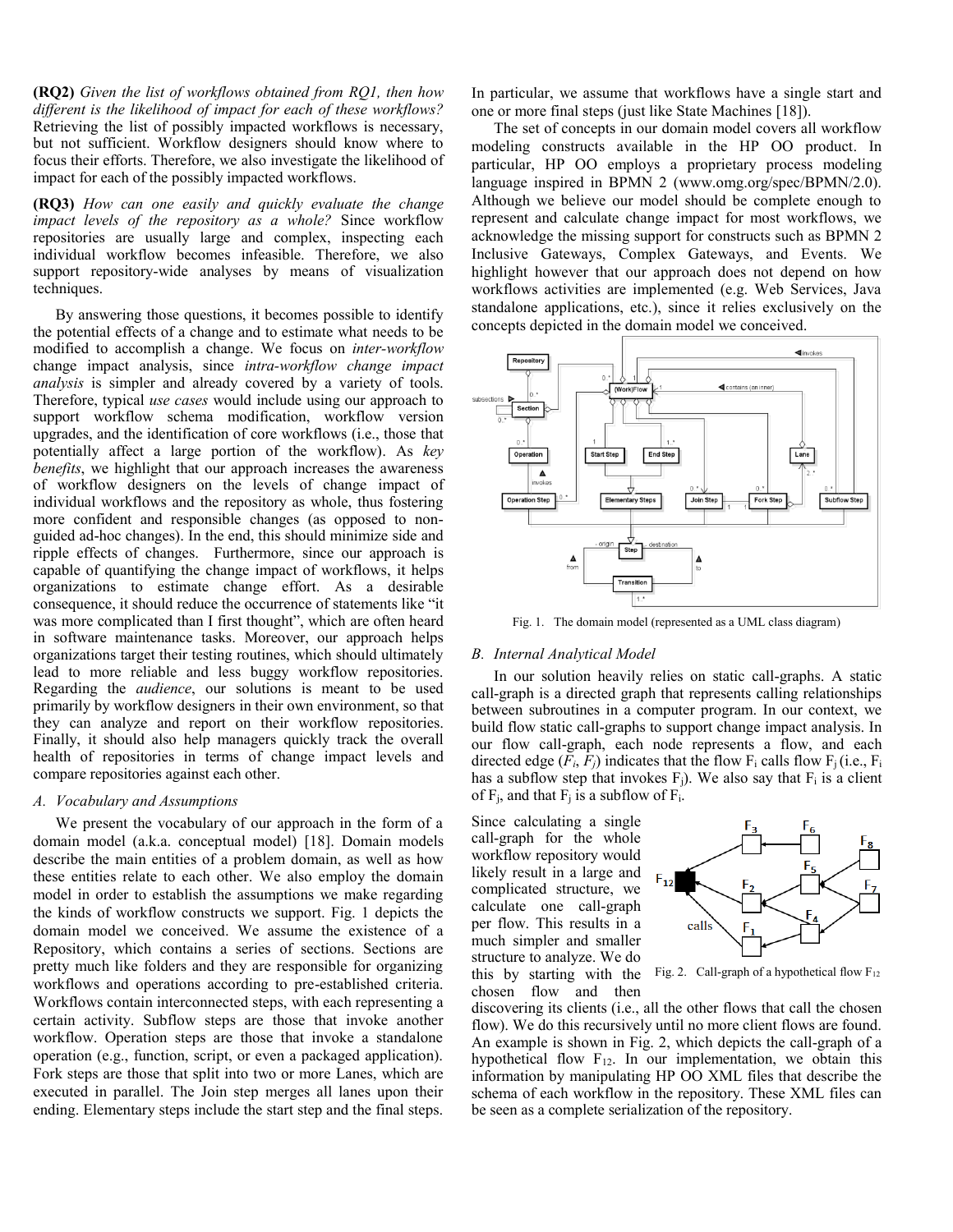#### *C. Metrics*

We calculate and measure change impact according to two main metrics: scattering and impact.

**Scattering.** We calculate scattering to answer research question RQ1. We define the *Scattering*( $F_i$ ) of a flow  $F_i$  as the quantity of flows that are possibly impacted when  $F_i$  is changed. We directly employ the analytical model to calculate scattering. The pseudo code for calculating scattering is as follows.

- 01. callgraph <-- getCallGraph(Fi)
- 02. scattering <-- callGraph.size 1
- 03. **return** scattering

Consider the example shown in Fig. 2, which depicts a hypothetical flow call-graph. In such case, the scattering of  $F_{12}$  is equal to 8. In other words, Scattering( $F_{12}$ ) = 8. We also say that these 8 flows are clients of  $F_{12}$ . Finally, by determining the clients of F12, it becomes trivial to determine which and how many sections are also possibly impacted, since each client flow lies in its respective section.

**Impact.** We calculate the impact of a flow to answer research question RQ2. We define *Impact*( $F_i$ *k*) of a flow  $F_i$  as the quantity of flows that have a high chance of being impacted when  $F_i$  is changed, where "high chance" means any probability higher than or equal to *k*. The pseudo code for calculating impact is as follows.

| Algorithm 1: calculateImpact(Fi,k)                                          |
|-----------------------------------------------------------------------------|
| //A $\ll$ ev, Value> map whose key is a flow                                |
| //and value is the respective chances of impact                             |
| 01. chancesOfImpact $\leftarrow$ createEmptyMap()                           |
| 02. putInMap (chancesOfImpact, Fi, 1)                                       |
| 03. callgraph $\leftarrow$ getCallGraph(Fi)                                 |
| 04. topSort $\leftarrow$ calcTopologicalSort (callGraph)                    |
| 05. for i from 0 to topSort.size do                                         |
| 06. Fi $\leftarrow$ topSort[i]                                              |
| 07. chance $\leftarrow$ calcChanceOfImpact(Fj, chancesOfImpact)             |
| 08. putInMap(chancesOfImpact, Fj, chance)                                   |
| 09. end for                                                                 |
| 10. removeFromMap(chancesOfImpact, Fi)<br>11. filterMap(chancesOfImpact, k) |
| 12. impact $\leftarrow$ qetMapSize(chancesOfImpact)                         |
| 13. return impact;                                                          |
| Algorithm 2: calcChanceOfImpact(Fj, chancesOfImpact)                        |
| 01. execPaths $\leftarrow$ qetExecPaths (Fj)                                |
| 02. sumPathImp $\leftarrow$ 0                                               |
| 03. for each execPath in execPaths do                                       |
| 04. pathImp $\leftarrow$ calcPathImpact (execPath, chancesOfImpact)         |
| 05.<br>$sumPathImp \leftarrow sumPathImp + pathImp$                         |
| 06. end for                                                                 |
| 07. avgPathImp ← sumPathImp / execPaths.size                                |
| 08. chanceOfImpact $\leftarrow$ avgPathImp                                  |
| 09. return chanceOfImpact                                                   |
| Algorithm 3: calcPathImpact(execPath, chancesOfImpact)                      |
| 01. maxStepImpact $\leftarrow$ 0                                            |
| $02. n \leftarrow$ execPath.size                                            |
| 03. for $i$ from $0$ to $n-1$ do                                            |
| 04. step $\leftarrow$ execPath[i]                                           |
| 05. <b>if</b> (mapContains (chancesOfImpact, step.element)) then            |
| 06. positionCoef $\leftarrow$ (n - 1 - i) / (n - 1)                         |

| 07. | $chance \leftarrow getFromMap(chancesOfImport, step. element)$ |
|-----|----------------------------------------------------------------|
| 08. | stepImpact $\leftarrow$ positionCoef $*$ chance                |
| 09. | <b>if</b> (stepImpact > maxStepImpact) <b>then</b>             |
| 10. | $maxStepImpack \leftarrow stepImpack$                          |
| 11. | end if                                                         |
| 12. | end if                                                         |
|     | $13.$ end for                                                  |
|     | 14. pathImpact $\leftarrow$ maxStepImpact                      |

15. return pathImpact

To illustrate the rationale behind the metric, consider again the call-graph depicted in Fig. 2. The idea is that if  $F_{12}$  is called in every possible execution path of  $F_1$ , then the likelihood of  $F_1$ being impacted by a change in  $F_{12}$  becomes high. However, if  $F_{12}$ is called in only one among many possible execution paths inside  $F_1$ , then the likelihood of  $F_1$  being impacted becomes much lower. In summary, we analyze the execution paths of all client flows in order to determine the likelihood of such clients being impacted by a change in  $F_{12}$ .

The algorithm for impact calculation includes some key aspects:

(i) For calculating the chances of impact of a certain client flow Fj, we investigate all its possible execution paths. More precisely, we assign an impact value for each path (*algorithm 3*). The calculation of such value depends on the likelihood of impact of the flows included in the path (*algorithm 3* – lines 05 to 10). That is precisely the reason why we process client flows in topological order (*algorithm 1* – lines 04 and 05) and initialize the map right in the beginning (*algorithm 1* – line 01).

(ii) The calculation of path impact (*algorithm 3*) relies on discovering the step with the highest impact. As we discussed in the previous item, calculating step impact depends on the chances of impact of the called flow. However, one more aspect is taken into account: the position of such step in the execution path (line 06). Steps that occur early in the path receive a higher coefficient, while steps that occur late in the path receive a lower coefficient. We took this approach since we believe that the chances of a flow  $F_i$  being impacted by a flow  $F_i$  are greater when  $F_i$  calls  $F_i$  right in the begging of its execution. For instance, if  $F_i$  happens to have a bug and return an incorrect value to  $F_i$ , then all subsequent steps of  $F_i$  will be susceptible to wrong behavior. In the extreme case, the first step in  $F_i$  would be invoking  $F_i$ . In such case, our position coefficient equals to 1.

(iii) Obtaining the execution paths of a flow (*algorithm 2*, line 01) can be quite complicated in the cases where it has cycles and parallel lanes (forks/joins). To deal with cycles, we build execution paths such that a certain cycle is not included twice the same path. As for parallel lanes, we treat each one as a separate workflow and only consider the one that has the highest chance of impact in the calculation of the metric.

#### *D. Coloring Schemes*

To support the analysis of large repositories and answer research question RQ3, we use color schemes to classify flows and sections. The color scheme for flows is as follows. We say that a flow is red when both scattering and impact are high. We say that a flow is yellow when either scattering or impact is high. Finally, we say that a flow is green when both scattering and impact are low. We define "high" in a relative manner by doing a quartile analysis of the values and picking the extreme outliers.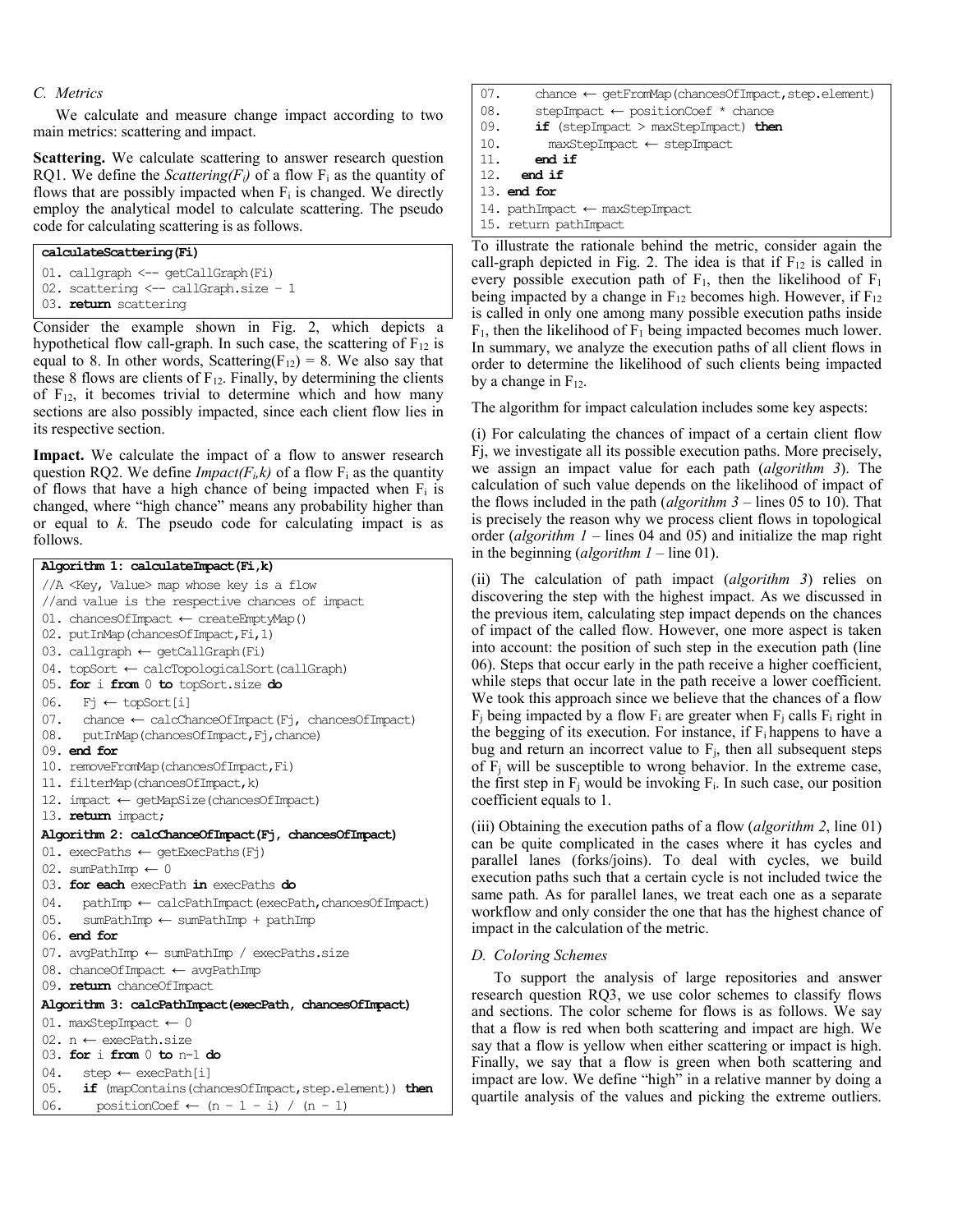The extreme outliers in a quartile analysis are those higher than  $[Q3 + 3 * IQR]$ , where Q3 stands for the third quartile and IQR stands for the interquartile range. Hence, the color of a flow can only be determined by analyzing the whole repository (i.e., both the scattering and impact distributions are needed). If a certain value in a distribution is not high, then we just consider it low.

In turn, we color sections according to the flows that they contain. If a section contains at least one red flow, it is colored red. Otherwise, if a section contains at least one yellow flow, then it is colored yellow. If a section has only green flows, then it is colored green. If a section has no flows (i.e., it has only subsections), then we color it gray. We also employ color shading to enable visual comparison of sections of the same color. For instance, a red section with 5 red flows will be darker than one with 2 red flows. The same applies for other colors. Table I summarizes the color schemes for flows and sections.

| TABLE I. |  | <b>COLOR SCHEMES FOR FLOWS AND SECTIONS</b> |
|----------|--|---------------------------------------------|
|----------|--|---------------------------------------------|

| Color      | Flow                                          | Section                                                 |  |  |  |  |
|------------|-----------------------------------------------|---------------------------------------------------------|--|--|--|--|
| <b>Red</b> | High Scattering AND High Impact               | Contains at least one red flow                          |  |  |  |  |
|            | <b>Yellow</b> High Scattering XOR High Impact | Contains at least one yellow flow<br>(and no red flows) |  |  |  |  |
|            | <b>Green</b> Low Scattering AND Low Impact    | Contains only green flows                               |  |  |  |  |
| Gray       | [Not applicable]                              | Contains no flows<br>(empty section)                    |  |  |  |  |

#### <span id="page-5-1"></span>*E. Visualization*

Our approach relies on two specific visualization techniques, namely *call-graphs* [\(Fig. 3\)](#page-5-0) and *treemaps* [\(Fig. 6\)](#page-7-0). Call-graphs help address research questions RQ1 and RQ2. In turn, treemaps help address research question RQ3. In the following, we describe such visualization techniques.

**Call-graph.** In our approach, we use call-graphs as a low-level visualization that depicts the scattering of a specific flow. In other words, it shows all the flows in the repository that call a specific one, either directly or indirectly. This way, before changing a specific flow, one can first check its scattering and impact metric values and then investigate which specific flows depend on it.



Fig. 3. Call-graph visualization

<span id="page-5-0"></span>**TreeMap.** Treemap is an efficient and compact visualization method that uses nested rectangles to display information with hierarchical characteristics [19]. We use treemaps in order to depict the change impacts of the complete workflow repository, with each rectangle representing a specific section. Here we apply the section color scheme described in the previous subsection. The treemap makes it easy and quick for one to spot repository sections that require more attention.

Given that workflow repositories can be quite large, we employ the *squarified layout algorithm* proposed by Bruls *et al*. [20]. This layout subdivides rectangular areas in a way such that the resulting subrectangles have a lower aspect ratio when compared to the results produced by the original treemap layout algorithm. Consequently, the squarified layout uses space more efficiently and produces rectangles that are easier both to point at in interactive environments and to estimate with respect to size.

#### IV. EXPLORATORY STUDY

We conducted an exploratory study to assess our proposed dependency-centric change impact analysis approach. In summary, we implemented the approach in Java and incorporated it in the HP Operations Orchestration tool, which is an industry tool that supports the authoring, execution, and management of workflows from the IT operations domain. Afterwards, driven by the research questions stated in Section [III,](#page-2-0) we thoroughly analyzed eight workflow repositories, each belonging to an HP OO customer. We also highlighted interesting insights and trends we identified while analyzing the results.

In the following subsections, we present the setup of this study. In particular, we describe the HP Operations Orchestration tool, then we show how we implemented our approach, and finally we present the steps we followed to conduct the analysis of the customer repositories.

#### *A. HP Operations Orchestration*

HP Operations Orchestration is a professional industry tool for authoring, executing, and managing IT operations workflows. HP OO also provides a workflow repository out-of-the-box (OOTB) with standard flows and operations to automate common IT processes. More information is available at the product website: www8.hp.com/us/en/software-solutions/software.html?compURI=1170673

#### *B. Implementation*

We implemented the approach as a Java 2 SE library and incorporated it into HP OO, thus enhancing its change impact mechanisms. Our library relies on two important frameworks:

**JUNG**. The Java Universal Network/Graph Framework (JUNG) is a Java library that provides a common and extendible language for modeling, analyzing, and visualizing any kind of data that can be represented as a graph or network. We rely on Jung classes and interfaces to implement the graph data structure itself. Hence, the core domain entities of our implementation are built and manipulated using Jung types and algorithms. Furthermore, we relied on Jung's visualization framework to implement the callgraph visualization described in Section [III.E.](#page-5-1) We made the visualization interactive, so that a user can move nodes around the screen, zoom it, zoom out, etc. More information about Jung can be found at its website *http://jung.sourceforge.net*.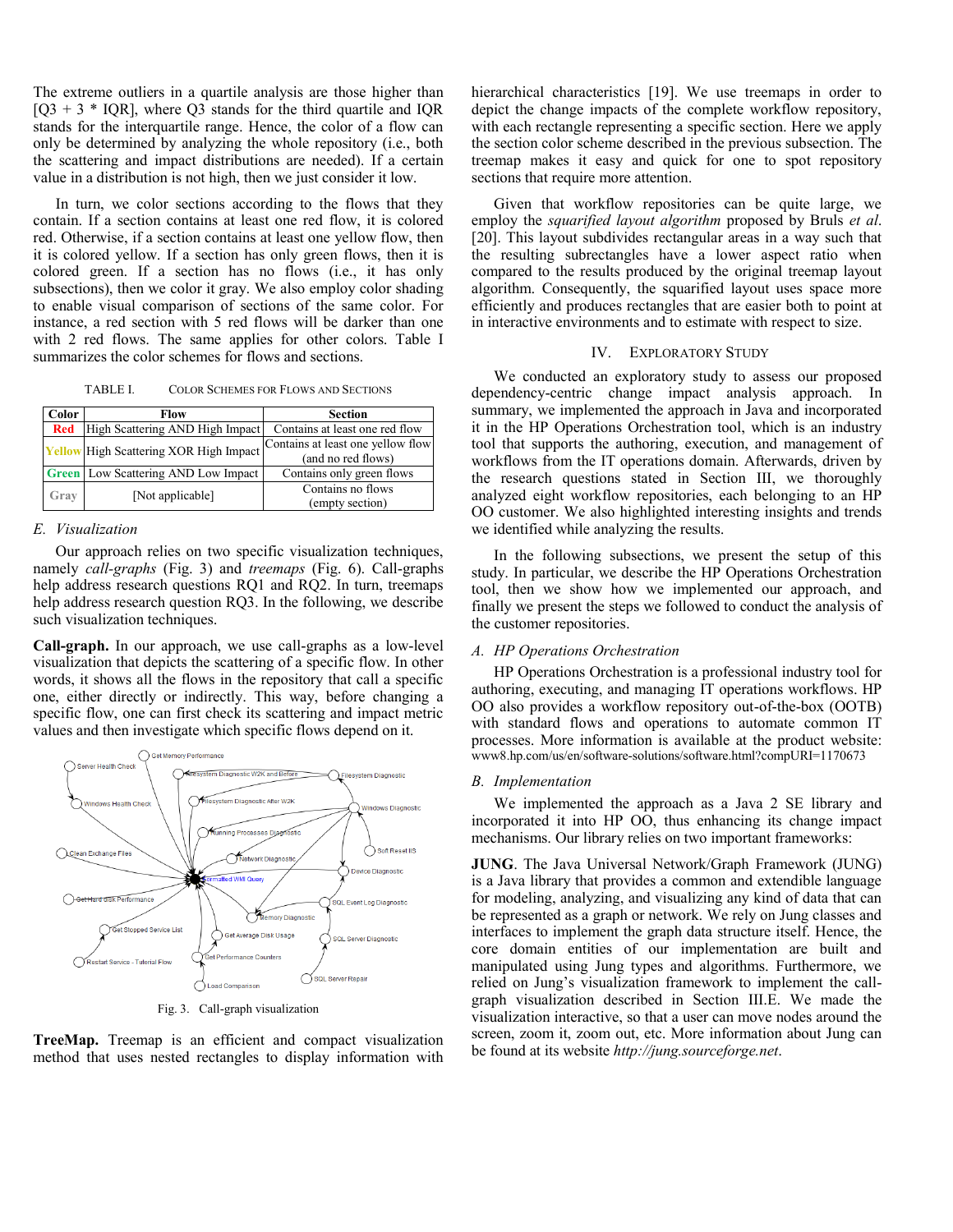TABLE II. CUSTOMER REPOSITORY OVERVIEW: DESCRIPTIVE STATISTICS FOR SCATTERING AND IMPACT

|                |                              | <b>Scattering</b> |         |     |            |      |              |                | Impact |        |      |         |          |            |      |              |              |             |        |
|----------------|------------------------------|-------------------|---------|-----|------------|------|--------------|----------------|--------|--------|------|---------|----------|------------|------|--------------|--------------|-------------|--------|
| <b>Client</b>  | <b>Total</b><br><b>Flows</b> | $\boldsymbol{N}$  | $N(\%)$ | Min | <b>Max</b> | Mean | Std.<br>Dev. | Med.           | Skew.  | Kurt.  | N    | $N(\%)$ | Min      | <b>Max</b> | Mean | Std.<br>Dev. | Med.         | <b>Skew</b> | Kurt.  |
| <b>OOTB</b>    | 1687                         | 434               | 25.7%   |     | 397        | 5.33 | 28.35        | 2              | 2.36   | 159.43 | 434  | 25.7%   | $\theta$ | 124        | 1.31 | 6.81         | $\theta$     | 14.88       | 251.66 |
| C <sub>1</sub> | 1695                         | 441               | 26.0%   |     | 397        | 5.27 | 28.13        | 2              | 12.46  | 162.03 | 441  | 26.0%   | $\theta$ | 124        | 1.30 | 6.76         | $\theta$     | 15.00       | 255.67 |
| C <sub>2</sub> | 1712                         | 449               | 26.2%   |     | 397        | 5.28 | 27.88        | 2              | 2.57   | 164.89 | 449  | 26.2%   | $\Omega$ | 124        | .29  | 6.70         | $\theta$     | 15.12       | 260.12 |
| C <sub>3</sub> | 1726                         | 471               | 27.3%   |     | 397        | 5.15 | 27.22        | 2              | 2.88   | 173.21 | 471  | 27.3%   | $\Omega$ | 124        | 1.24 | 6.55         | $\theta$     | 15.47       | 272.44 |
| C <sub>4</sub> | 1780                         | 471               | 26.5%   |     | 397        | 5.33 | 27.30        | 2              | 12.75  | 170.77 | 471  | 26.5%   | $\Omega$ | 124        | 1.33 | 6.67         | $\mathbf{0}$ | 14.71       | 252.49 |
| C <sub>5</sub> | 1968                         | 624               | 31.7%   |     | 397        | 7.23 | 24.92        | 2              | 12.57  | 181.73 | 624  | 31.7%   | $\theta$ | 124        | 2.30 | 8.77         |              | 9.32        | 104.63 |
| C <sub>6</sub> | 2016                         | 492               | 24.4%   |     | 407        | 5.25 | 27.31        | $\overline{2}$ | 12.99  | 177.68 | 492  | 24.4%   | $\theta$ | 124        | .22  | 6.50         | $\theta$     | 15.39       | 271.27 |
| C7             | 2913                         | 166               | 40.0%   |     | 406        | 4.14 | 18.31        | 2              | 18.57  | 379.37 | 1166 | 40.0%   | $\Omega$ | 124        | 1.19 | 4.96         | $\theta$     | 16.82       | 361.44 |
| C8             | 3769                         | 994               | 26.4%   |     | 428        | 4.75 | 21.67        | 2              | 15.31  | 269.53 | 994  | 26.4%   | $\theta$ | 130        | .09  | 5.39         | $\theta$     | 16.81       | 355.10 |

**Prefuse.** Prefuse is a Java-based toolkit for building interactive information visualization applications. Prefuse relies on the Java 2D graphics library and supports a rich set of features for data modeling, visualization, and interaction. We used Prefuse to build the treemaps described in Section [III.E.](#page-5-1) We made the treemap visualization interactive, so that one can discover which flows exist within a particular repository section. More information about Prefuse can be found at its website *http://prefuse.org*.

#### *C. Study Steps*

We applied our approach to eight HP OO customer repositories, which were selected and provided by HP Software. We first characterized each repository by calculating scattering and impact  $(k = 0.75)$  values for every flow and then by analyzing their distributions using descriptive statistics. Afterwards, we calculated the number and percentage of red, yellow, and green flows of each repository. Analogously, we also calculated the number and percentage of red and yellow sections. Based on the results and insights we obtained, we explored specific repository sections in more detail to uncover which flows should deserve more attention when undergoing maintenance or evolution. In this sense, we applied the approach mostly in a top down manner.

#### V. RESULTS

In order to provide an overview of the customer flow repositories, we obtained their number of flows and calculated descriptive statistics for scattering and impact. We included the HP OO out-of-the-box workflow repository in our analysis, since it serves as a baseline to compare results. We also highlight that every customer repository includes the out-of-the-box content in its repository. The results are shown in Table II.

Repository size, in terms of number of flows, ranged from 1687 (OOTB) to 3769 (C8). Hence, we notice that C8 repository is more than twice as large as the OOTB repository. By looking at the N (%) column of either the scattering or the impact portions of the table, we observe that C5 and C7 have a distinct high percentage. In other words, flows in these repositories are more interconnected. In turn, the largest scattering (428) is found for C8 repository. Moreover, C8 also has the maximum impact value (130). This means that C8 has at least one flow that is likely to affect 130 other flows when changed.

When inspecting the mean scattering value, we notice that C5 has a distinct high value. Furthermore, its mean impact value is also the highest among all repositories. This suggests that both scattering and impact are high in average. At the same time, standard deviation for impact in C5 is also the highest. This

indicates that some specific flows might be responsible for the high average impact value. On the contrary, we see that the mean scattering and impact for C7 and C8 are quite low when compared to others. This suggests that, despite the high number of flows that they both have, change impact levels are somewhat controlled in these two repositories. The low std. deviation values for scattering and impact in these two repositories also support this conclusion.

Finally, we computed skewness and kurtosis to better understand the shape of the distributions. Qualitatively, a positive skew indicates that the *tail* on the right side is longer than the left side, the bulk of the values (possibly including the median) lie to the left of the mean, and there are relatively few high values. Scattering and impact skewness are positive for every customer repository, being particularly high for C7 and C8. Interestingly, impact skewness is much lower for C5, thus providing some evidence that this repository has a larger amount of high values for impact when compared to other repositories. Qualitatively, positive kurtosis indicates that the distribution has a more acute *peak* around the mean and *fatter tails*. Scattering and impact kurtosis are positive for every customer repository, being particularly high for C7 and C8 again. In addition, impact kurtosis is much lower for C5, thus providing more evidence that this distribution is different from the others. In summary, by inspecting the values in Table II, we notice that OOTB, C1, C2, C3, C4, and C6 share similar distributions for both scattering and impact. Analogously, C7 and C8 are similar to each other. Finally, C5 has particular distributions for scattering and impact, showing symptoms that change impact is starting to take over.

#### *A. Analyzing the Change Impact Health of Workflows*

In order to further investigate the repositories, we calculated the percentage of green, yellow, and red flows. Such results serve as a kind of overview regarding the change impact health of each repository. The results are indicated in [Fig. 4.](#page-6-0)



<span id="page-6-0"></span>Fig. 4. Number and percentage of green, yellow, and red flows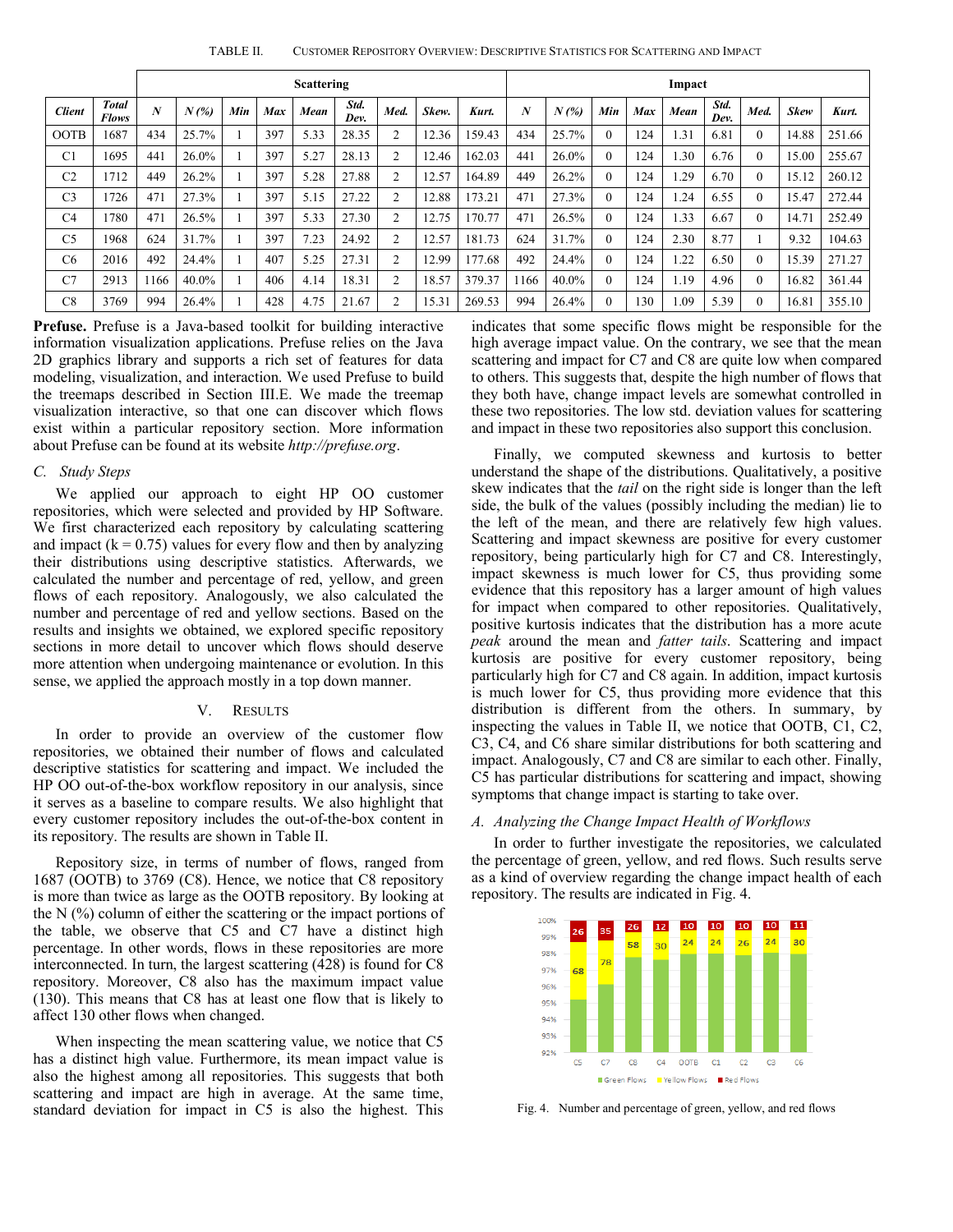As we suspected, C5 has a larger ratio of yellow and red flows. C7 also has a distinct high ratio of yellow and red flows. Hence, these two repositories are in an overall worse situation when compared to the others.

We also calculated the absolute number of red and yellow flows in each customer repository. Such number indicates the amount of effort required to maintain and evolve the repositories. In absolute measures, C7 has the larger amount of red and yellow flows, followed by C5 and C8. More precisely, C7 has 35 flows that have a high change impact (almost three times more than OOTB). Therefore, the team responsible for evolving the C7 repository should pay extra attention when modifying one of these red flows. The remaining repositories have similar amounts of yellow and red flows. In particular, the number of yellow and red flows in C2, C3, and C1 are almost equal to that of OOTB. This shows that they diverge very little in terms of change impact when compared to the baseline represented by OOTB.

#### *B. Analyzing the Change Impact Health of Sections*

In addition to analyzing the color of flows, we also analyzed the color of sections. Analogously, we started by calculating the percentage of gray, green, yellow, and red sections for each customer repository. These results show how dispersed possibly problematic flows are. The results are given i[n Fig. 5.](#page-7-1)



<span id="page-7-1"></span>Fig. 5. Number and percentage of gray+green, yellow, and red sections

C7 and C5 have distinct large ratios of yellow and red sections. The other customer repositories have similar ratios of yellow and red sections. We also calculated the absolute number of red and yellow sections for each customer repository. Such analysis indicate how many different sections in the repository deserve more attention in terms of change impact. Interestingly enough, C7 not only has the highest ratios of yellow and red sections, but also has the largest absolute numbers of yellow and red sections. Following C7, we have C8 and C5. In particular, while C8 has more red flows than C5, it has less yellow flows.

#### *C. Analyzing the Dipersion of Flows among Sections*

Given the results of the previous subsection, we decided to analyze how dispersed yellow and red flows are. The rationale behind this analysis is the following. When most part of yellow and red flows are concentrated in a single repository section, it implies that potentially problematic flows are collocated. This way, it becomes easier to spot which part of the repository should receive more attention. For instance, when red and yellow are dispersed, one needs to say that flow  $F_i$  from section  $S_a$ , flow  $F_j$ from section  $S_b$ , and flow  $F_k$  from section  $S_c$  need to undergo rigorous testing. On the contrary, when red and yellow flows are collocated, one simply can state that section S<sup>i</sup> needs more testing.

Furthermore, different repository sections could be maintained by different teams. In this case, identifying how dispersed red and yellow flows are may reveal how many different teams should be involved in refactoring or testing activities.

We measured the dispersion of red flows by calculating the ratio *number of red section / number red flows*. If the number of red sections and red flows are the same, it means that each red flow lies in a different section. Hence, we say that the dispersion is 100% in this case. The other extreme is when all red flows lie in the same section. The dispersion of yellow flows is calculated analogously. The results for flow dispersion are given in Table III.

TABLE III. FLOW DISPERSION IN SECTIONS

| <b>Client</b>  | #Red     | #Red  | <b>Red flows</b> | #Yellows | #Yellow | <b>Yellow flows</b> |
|----------------|----------|-------|------------------|----------|---------|---------------------|
|                | sections | flows | dispersion       | sections | flows   | dispersion          |
| C <sub>5</sub> | 16       | 26    | 61.54%           | 31       | 68      | 45.59%              |
| C8             | 19       | 26    | 73.08%           | 22       | 58      | 37.93%              |
| C <sub>7</sub> | 30       | 35    | 85.71%           | 47       | 78      | 60.26%              |
| C <sub>6</sub> | 10       | 11    | 90.91%           | 17       | 30      | 56.67%              |
| C <sub>4</sub> | 12       | 12    | 100.00%          | 14       | 30      | 46.67%              |
| C <sub>2</sub> | 10       | 10    | 100.00%          | 14       | 26      | 53.85%              |
| C <sub>3</sub> | 10       | 10    | 100.00%          | 13       | 24      | 54.17%              |
| <b>OOTB</b>    | 10       | 10    | 100.00%          | 13       | 24      | 54.17%              |
| C1             | 10       | 10    | 100.00%          | 13       | 24      | 54.17%              |

While C5 has a large ratio of red and yellow flows [\(Fig. 4\)](#page-6-0), the results indicate that the dispersion is low for both kinds of flow. This corroborates our findings from the analysis of Table II. At the same time, while C7 also has a large ratio of red and yellow flows [\(Fig. 4\)](#page-6-0), the results indicate the dispersion is much higher than that of C5. Such findings become even more evident when comparing the treemaps of C7 and C5 [\(Fig. 6\)](#page-7-0). Clearly, yellow and red flows are less dispersed in the C5 customer repository. In the following subsection, we further investigate this repository.



Fig. 6. Treemaps of C7 (left) and C5 (right)

#### <span id="page-7-0"></span>*D. Analyzing the Workflow Deployment of C5*

According to our previous findings, C5 have a large number of red flows and they are quite concentrated into few repository sections. Taking a closer look at the C5 treemap [\(Fig. 6\)](#page-7-0), we notice that most part of the red and yellow sections are included in an upper section in the hierarchy called CSA. In [Fig. 7,](#page-7-2) we depict the treemap for the CSA section only.

<span id="page-7-2"></span>

Fig. 7. Focus on the 'CSA' section of the C5 treemap